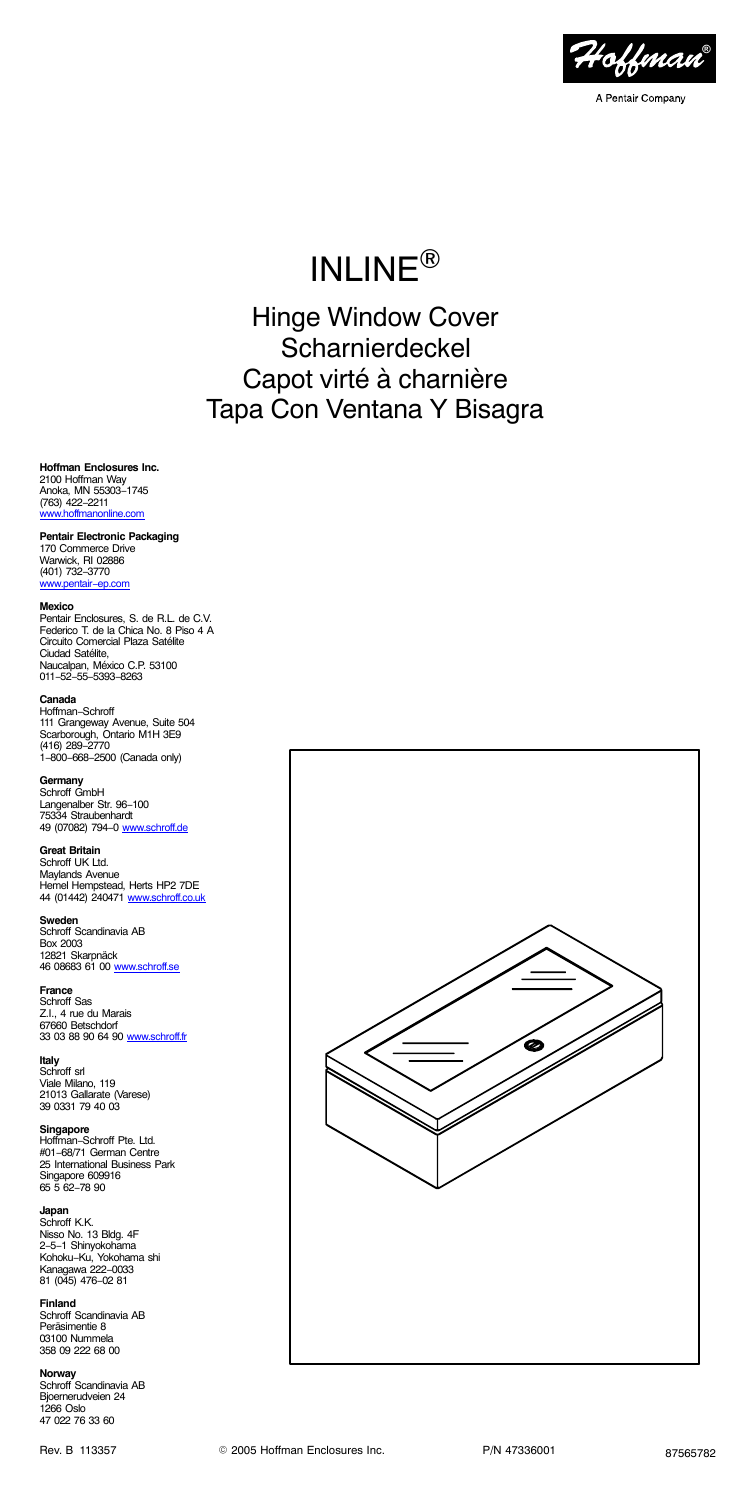

# ENGLISH

- \* Hole plugs are not needed if enclosure is wall-mounted.
- \*\* Use items 1 and 2 when wall-mounting enclosure.

### DEUTSCH

- \* Lochstopfen sind nicht erforderlich, wenn das Gehäuse an der Wand befestigt wird.
- \*\* Positionen 1 und 2 verwenden, wenn das Gehäuse an der Wand befestigt wird.

# FRANÇAIS

- \* Les bouchons ne sont pas nécessaires pour une fixation murale.
- \*\* Les repères 1 et 2 sont nécessaires pour une fixation murale.

# **ESPAÑOL**

\* Los conectores no son necesarios si el enclaustro va a ser fijado en la pared.

\*\* Utilice los articulos 1 y 2 al momento en que el enclaustro va a fijarse en la pared.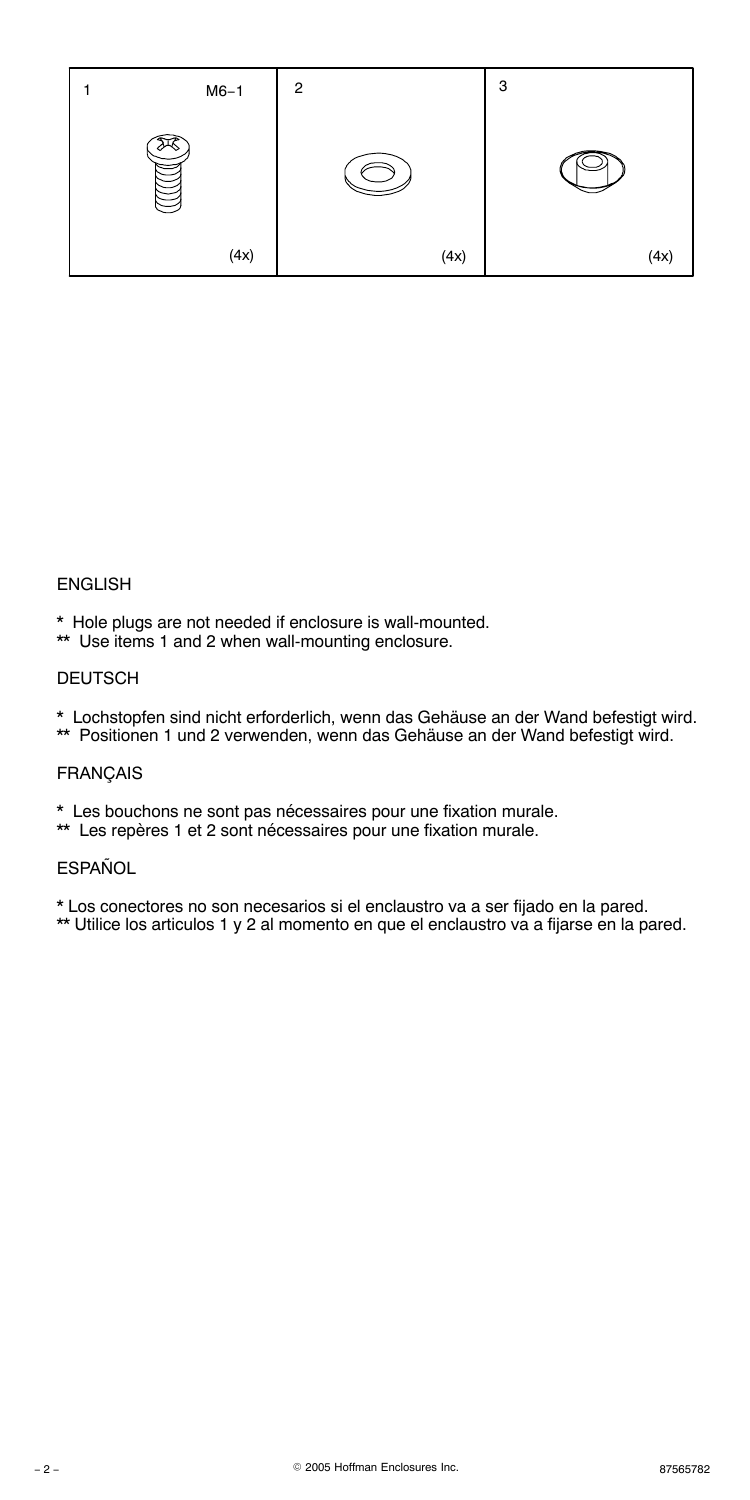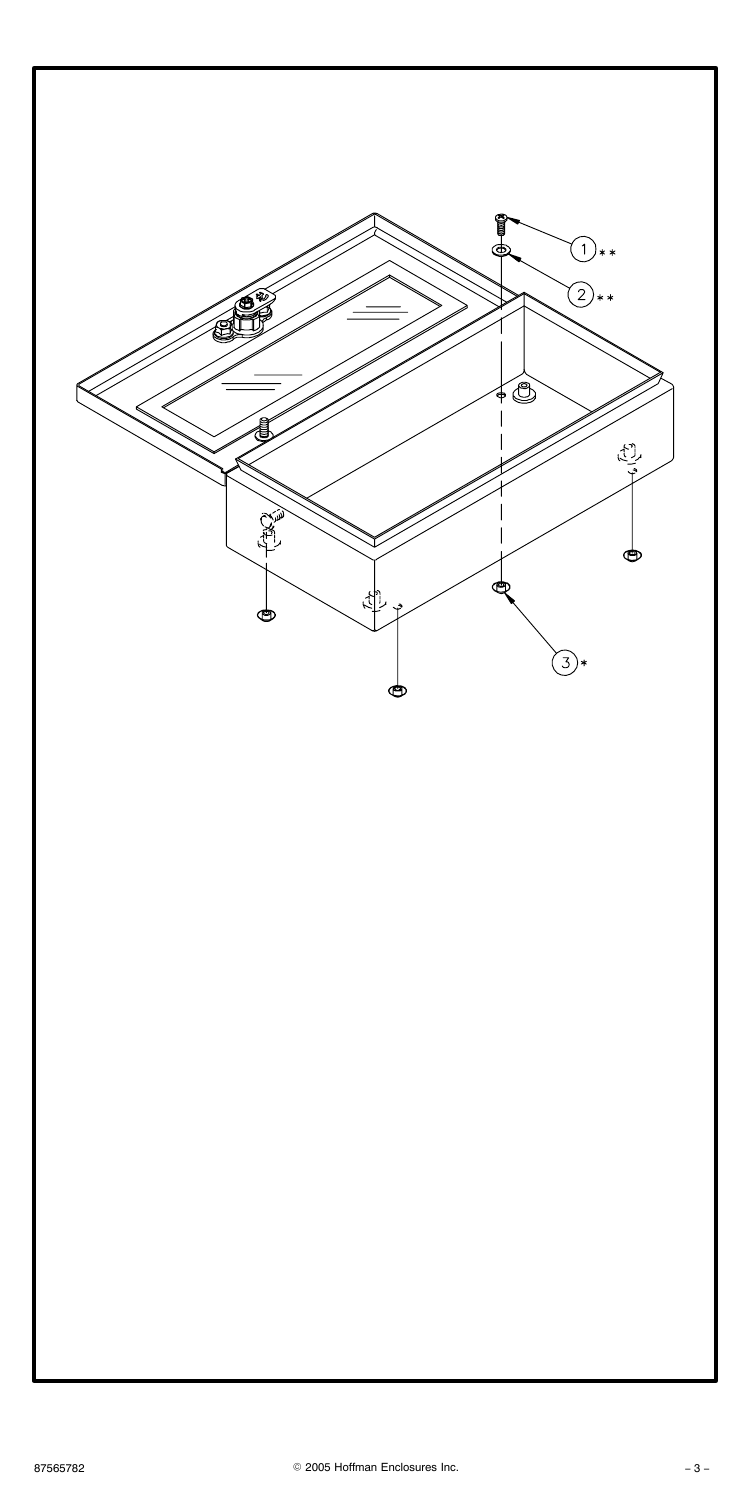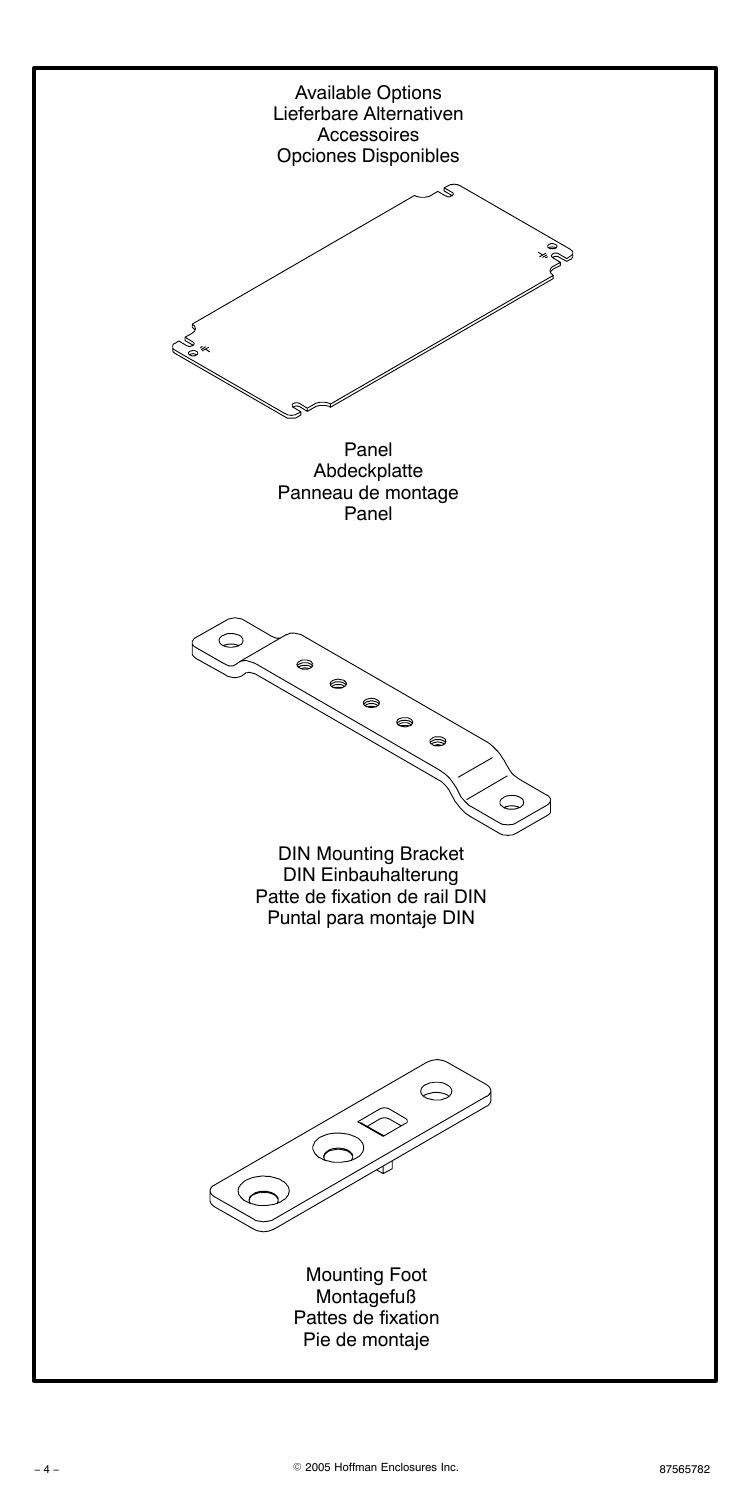